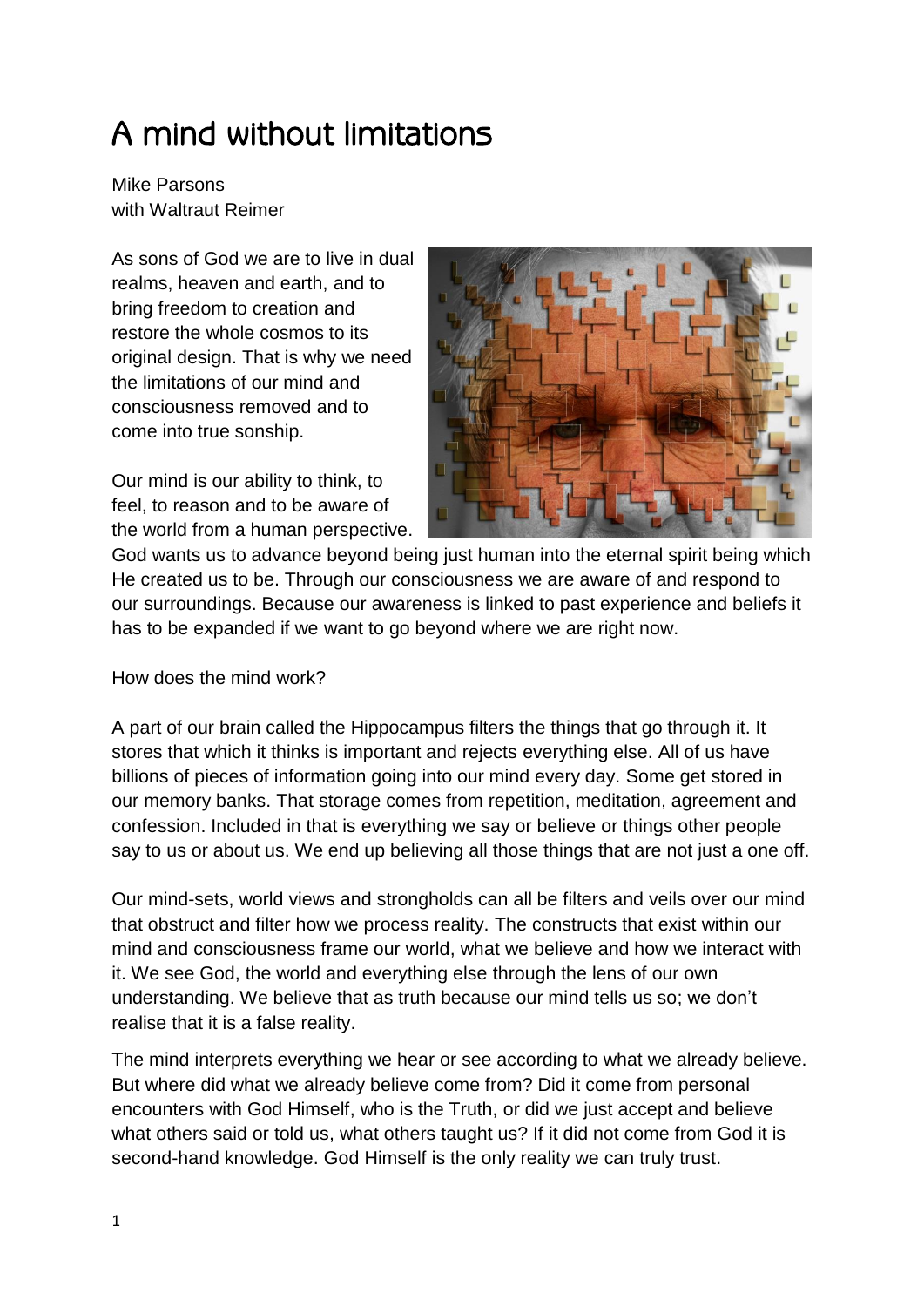God is wooing us to deeper levels of intimacy with Him. He longs for us to know Him in a more real way, getting rid of the distorted image we have of Him. We can actually have the mind of Christ. If we agree to the process, then we will have the restored and equipped mind of a son of God. Jesus was *the* Son of God and we are called to be His brothers. We will be able to think the way God thinks and have our mind function the way God`s mind functions.

At the beginning of last year, 2016, God called me to make some legislative documents, laws and decrees. I did that without knowing that He would use them first of all on me. These were His words which inspired me to make those decrees: "The mists around the closed and clouded minds must be dissipated. The hindrances and entanglement must be removed so that the limitations of minds that are stuck in what has been can become free to embrace what can be so it can become what will be.

The veils must be removed and restrictions lifted to embrace the limitless potential of My reality. The Way, Truth and Life are to be experienced, not conceptualised and contained. The limits over what is possible must be removed for my purpose to be achieved. You must begin to entertain limitless grace and mercy to be able to grasp what is the true reality beyond all expectations."

Even though I did not fully understand everything, I made declarations and I decreed the removal of limitations and then God used my own words to get me first. It was a huge challenge. After that the process of deconstruction and renewal began in earnest in my life. For a whole year I went through a process of God deconstructing what I thought I knew.

The frameworks of our mind were constructed by following the pathway of the knowledge of good and evil. My own mind had those frameworks as well, and God showed me what they were. I saw this framework as a construction with nine pillars



holding it all up. It was like a grid with cross-connected members and they were bolted onto these pillars. God walked with me in my mind and He started to shine His spotlight onto the pillars showing me what they were, naming each one. Evangelicalism, Sola Scriptura, Greek Thought, Hebrew Thought, Augustinianism and Protestantism were the framework for my religious belief systems, even though I did not know I had them. I would have sworn that I did not have them, but I did.

Until God confronted them; they were just in the background shaping how I saw the world. Alongside those I had three others that formed my world views: Scientific Rationalism, Cultural Relativism and Humanism. These nine pillars actually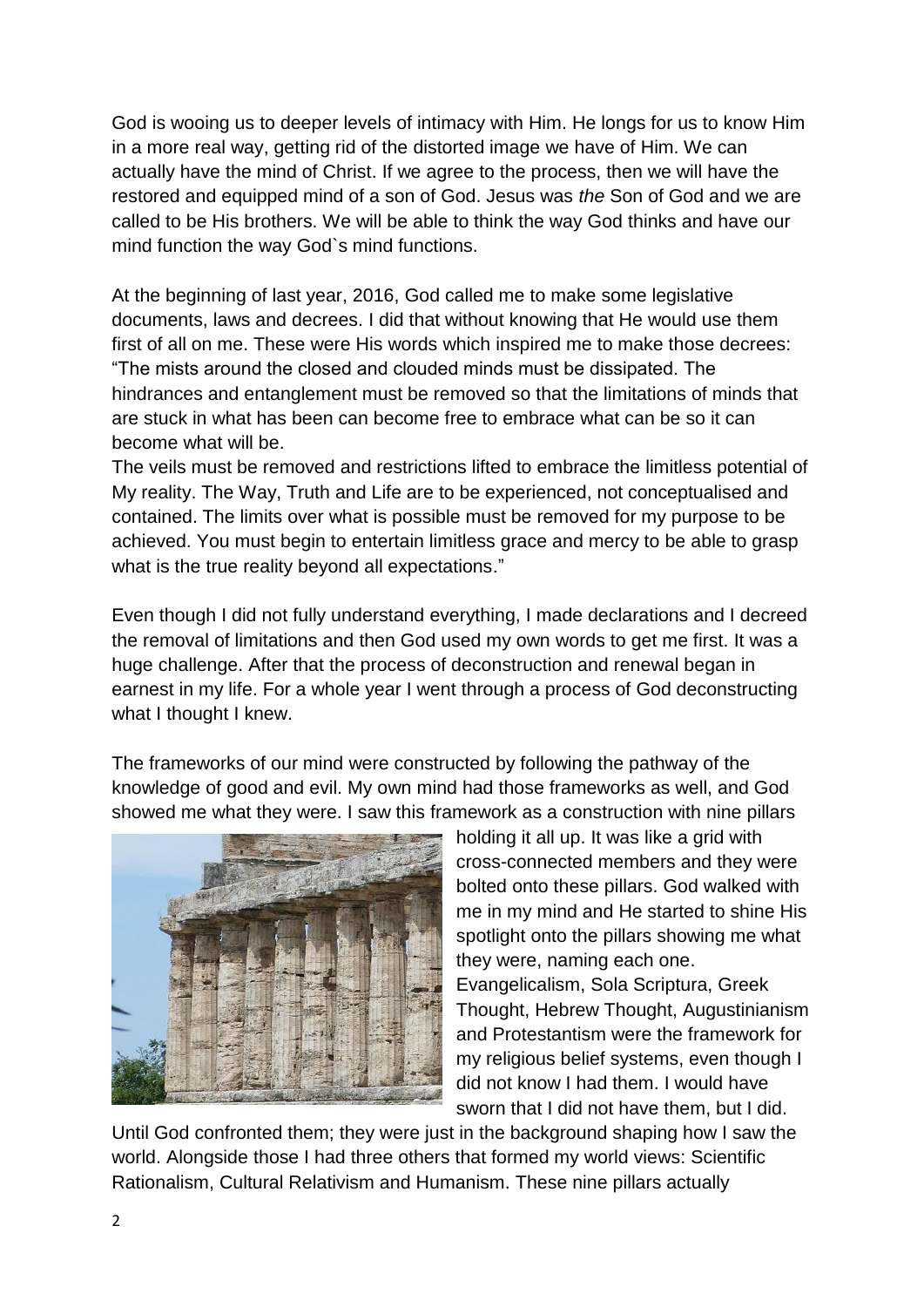constructed how I thought. They framed and limited what I could see in my own mind; they determined my paradigms and my whole world view.

God started to challenge those things; He basically exploded and changed the way I viewed everything and I ended up with a "head explosion".

Once the first pillar was removed, which was evangelicalism, the whole theological belief system that I had begun to crumble. That was quite difficult at the time but it was also extremely good. All the doctrines, the theological positions not reflecting God`s love began to be exposed as lies by the light of truth.

You will have pillars in your mind too but they are different from mine. You need to identify yours, which means you need to invite God to come and walk in your mind. We all have a choice, we can hold on to that construction or let God deconstruct it and replace it with something that is not a man-made DIY construct. If you allow God to deconstruct the framework of your mind, it will be replaced with life flowing from the tree of life and the mind of God into yours. When that happened to me I could literally feel a new root system of truth begin to form deep in my mind. I sensed that something was changing in the way my mind worked. From then on I could see things from a different perspective and a different reality. Not that I didn`t want to see it before but I just couldn`t with these constructs still in place.

Ezekiel 28:11 talks about the origin of those nine pillars. We read there about Lucifer who was in the garden of God and had nine stones covering his body. Those nine stones were designed to reflect God outwards because he was placed as a covering cherub on God`s holy mountain. He walked among the firestones, which are places of encounter to get deep revelation. Lucifer was supposed to actually shine that light out but he fell into I, ego, and self and ended up following the wrong path and consequently led all of us on that wrong path.

So those nine stones, which should have been a reflection, became a counterfeit and were perverted into nine veils within our minds. That is why there are nine. Those nine stones reflect the nine aspects of Father, Son and Spirit, three each, which are the full representation of God. They are supposed to join with our 3 to make 12 which is the fullness of kingdom government. God does not want to govern and rule on his own. He wants to include us in creation and its restoration.

Each veil/pillar in our mind filters the light of God and distorts God`s image, as well as our own image. Each one of those constructs in my own mind held up by those nine pillars did that. They distorted the way I saw God as well as myself. I could not see myself the way God saw me. We absolutely need to get our conscious understanding of who we are and what is possible expanded. The limits of religion and other things that have been put on us need to be taken off us so we can expand into true sonship.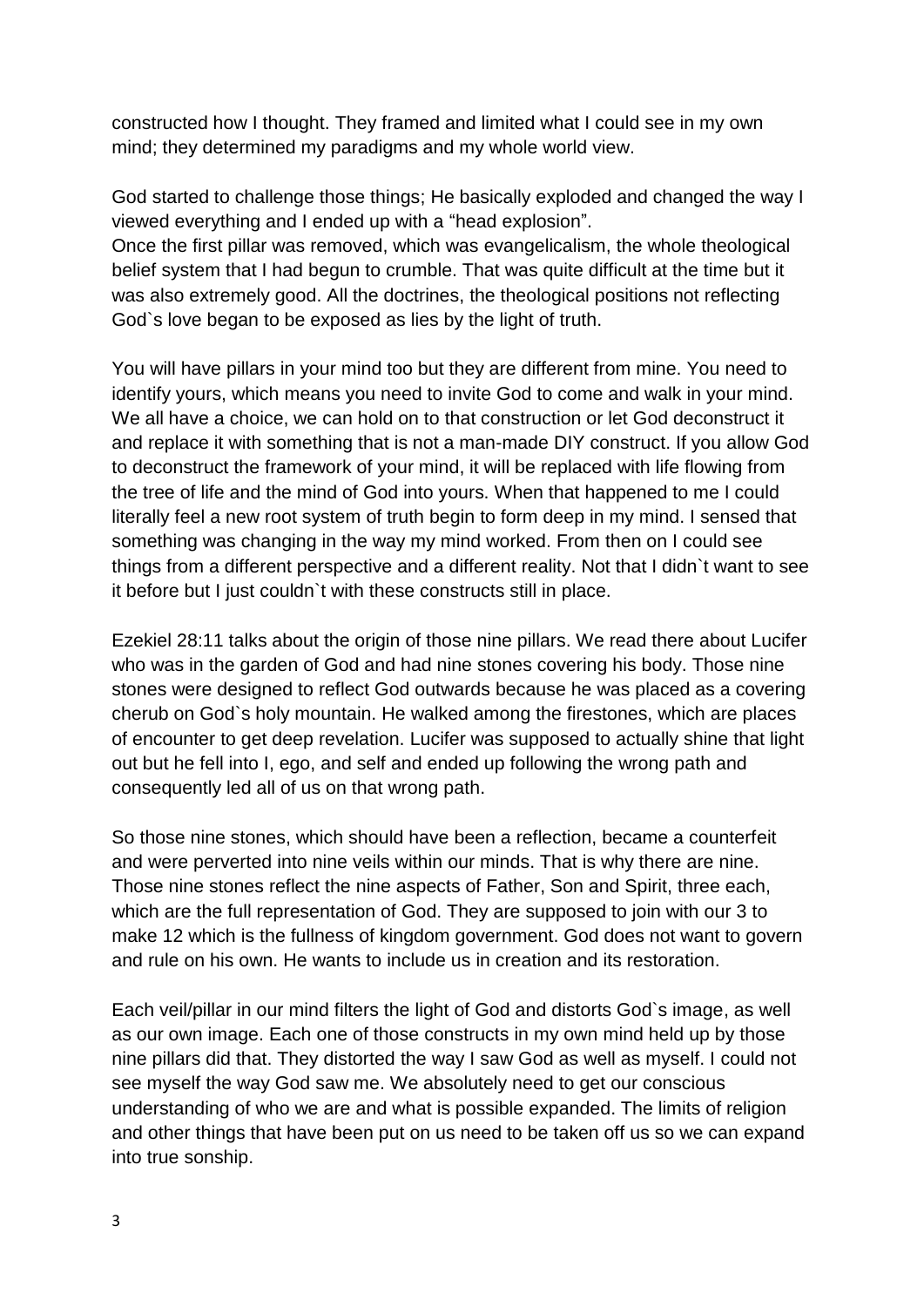Why is this deconstruction and renewal so important? In Acts 3:20 we read: …*that He may send Jesus, the Christ, appointed for you, whom heaven must receive until the period of restoration of all things about which God spoke by the mouth of his prophets in ancient time.* 

God wants to restore all things back to its original blueprint design. We, the sons of God, will do the restoring, but it will be impossible for us if we see things the way we have always seen them. If we are tasked with being part of that restoration as co-heirs in the kingdom we need to get rid of the limitations that exist in our thinking and consciousness. That is why God wants to renew our minds to come from a completely new perspective, so we will not fix the problems with the same 'Do It Yourself' methods that created them.

For example, we will not build the embassies of heaven on earth, the cities of refuge, like they did in building the Tower of Babel, with man-made bricks and tar etc. God wants us to go beyond what is already there into things which are not there at the moment. We will have the ability to construct things with "organic technology", if I can put it that way. We will be using quantum reality, being able to call things that are not into existence.

We as His sons have been given the responsibility of restoring all of creation. That is why it is really important that we grow up into true sonship. God is not going to do the job for us, He will do it with us but not for us. We are co-heirs and work with Him so we need to come to a place where we actually see and accept our responsibility for the whole creation, the whole cosmos.

We all can get rid of the limitations of our mind and consciousness, we can allow God to deconstruct those pillars, and we can come to realise who we are, seeing the limitless potential He created us with. We can be redeemed from following the wrong path and come into our true identity of being creative sons of God, made in His image to do the same things He does.

When we start to choose another future, see another reality, see our freedom and our destiny from a God perspective, things will begin to change. We will realise that our conscious thought has quantum power and that the whole universe responds to the focus of our consciousness. Quantum observation, quantum entanglement, quantum tunnelling, and quantum faith: all these things do exist, God made them and we just have to start using them.

Let us be creative sons of God, not limited by our 'Do It Yourself' past, to create a better future for us and for this whole created order, bringing it back into its original design. All of creation has its eyes fixed, looking for true sons to be revealed. They are looking at us! Everything is looking at us, waiting.

Will you be one of those sons? Will you accept this call? Will you allow God to deconstruct and renew your mind? Will you embrace your destiny? Will you accept